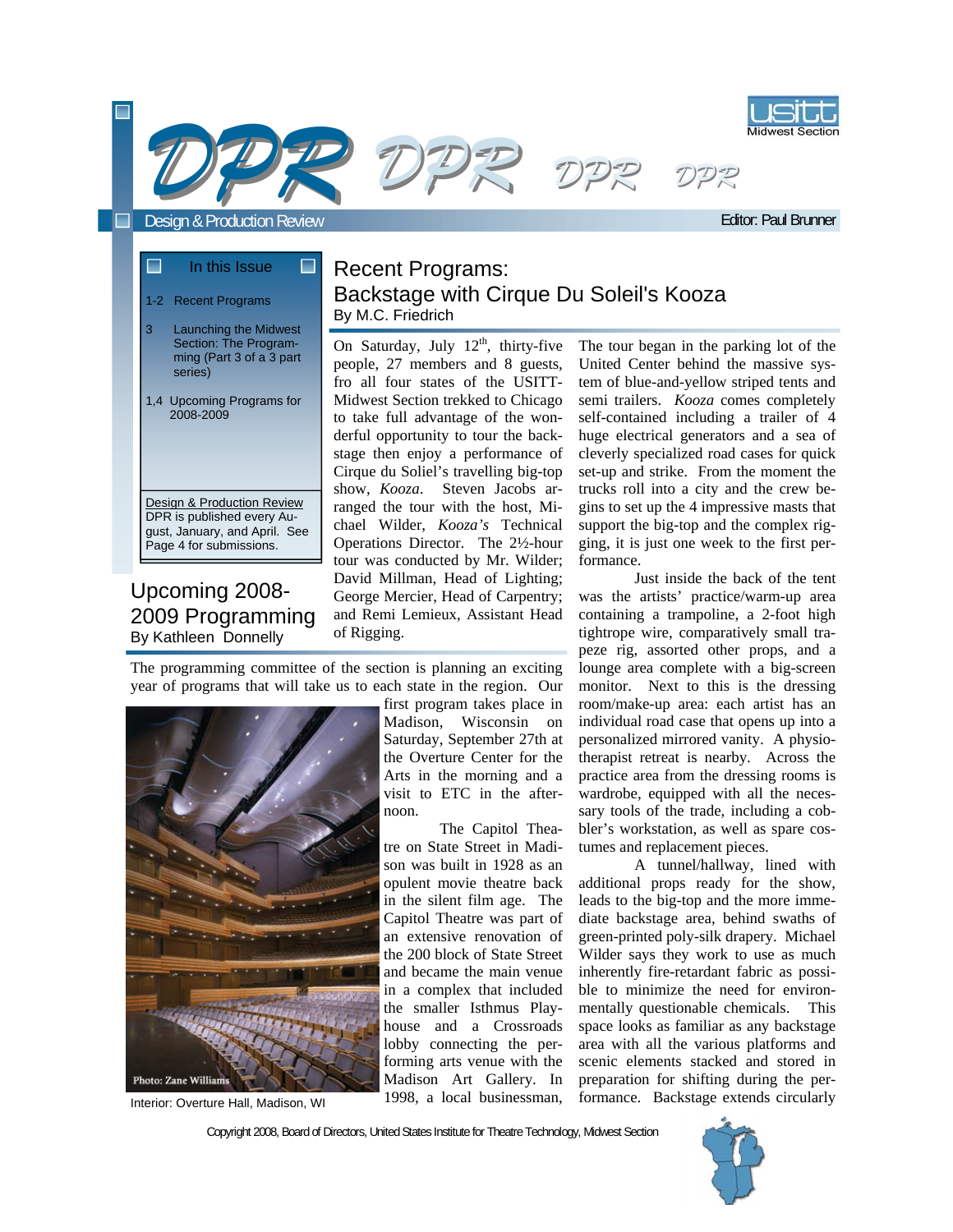#### Design & Production Review Page 2

#### **Backstage with Cirque Du Soleil's Kooza**  Continued from page 1

under the seating units where more equipment, conveniently nestled in customized road boxes, is stashed.

 In the house, the tour included a close-up look at the complex masts with rigging, cabling, props, and followspot crows-nests. There are hanging truss front-of-house lighting positions and speakers between the masts. High center of the big-top is a sizeable, what they call, a cupola with shaped truss on a winch system, housing much more lighting, speakers, trapeze rigs, and other cirque paraphernalia. As



The "big top" tent that houses *Kooza*

## Launching the Midwest Section Part 3: The Programming, by Richard Arnold

One of the interesting aspects in the early years of the Midwest Section was the number of programs and sessions it provided throughout the year. The section boldly announced its plan to provide monthly meetings from September to June (excluding January). Nine programs were held in its  $2<sup>nd</sup>$  full year, ten in the  $3<sup>rd</sup>$ year and eleven in both the  $4<sup>th</sup>$  and  $5<sup>th</sup>$  years of the section. The purpose was to offer a wide variety of programs in the technical fields of theatre. It was acknowledged that by scheduling many programs, members active in theatre production would have a greater chance of attending and participating in some programs of the section. It was also a stated goal to increase

one expects, there is a front-of-house sound position and a control booth but also a winch system control area for the complex uses of high-wire and trapeze acts.

 The tour then circled around to the scene shop where various prop, electrical, and sound equipment repairs can take place. They tour with a spare of every critical (show-stopper) piece of equipment and the shop is equipped to repair most anything else. The tour walked past the office trailers and the kitchen trailers that provide three meals a day for all crew and performers. Most of the participants had tickets for

the matinee performance so there was time to walk from the United Center for a lunch of cheeseburgers at the Billy Goat Inn, made famous in a Saturday Night Live sketch from the  $70's.$ 

 The show was fabulously entertaining and, perhaps, made a little richer for the backstage tour information. After the performance, Michael Wilder again met with the participants to answer additional questions which invariable began with "How did you do….." He was also encouraging and generous in offering advice to the students on the tour about getting started in the business, what the work is like, and encouraged them to search

Cirque's website for further information. As one student was overheard saying at the end of the day, "Today was amazingly, overwhelmingly awesome!" Merci, Kooza!

membership and to make USITT "better known as a meaningful organization for all theatre fields, educational and commercial through the states of Illinois, Wisconsin and Indiana" ( $2<sup>nd</sup>$  year Annual Report).

 As a result of the monthly program format, the goals of increasing membership were overwhelmingly met. The 32 members of the first year increased to 92 members in the second year and then swelled to 172 members in the  $3<sup>rd</sup>$  year where it stabilized in succeeding years. Further, attendance at the programs was surprisingly high. During the second year average attendance at the nine programs was 61 people, ranging from attendance of 32 for *The Choreographer and* 

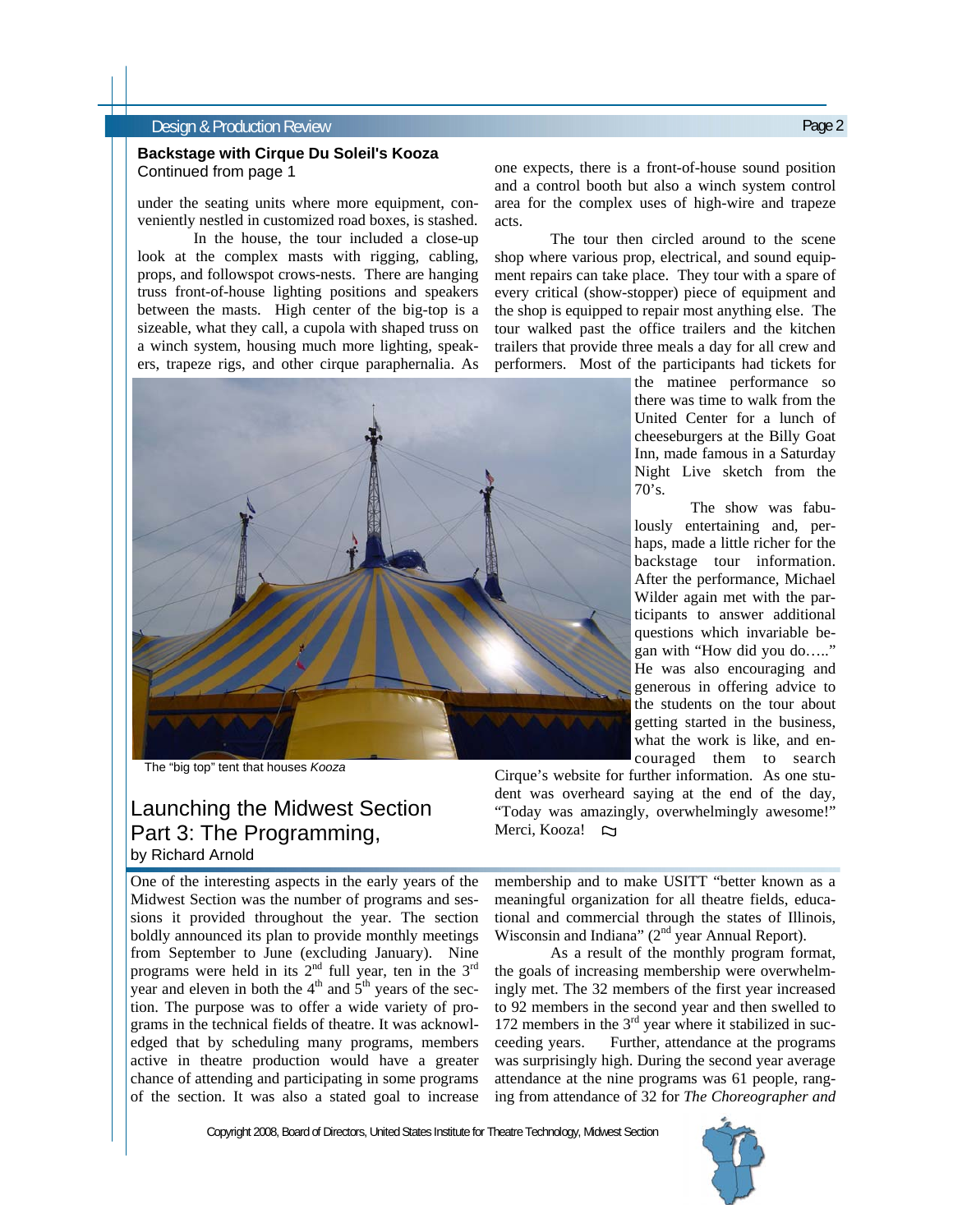#### Design & Production Review Page 3

#### Left to Right: Bernie Works, Al Koga, & Dick Arnold **Launching the Midwest Section, Part 3: The Programing,** Continuned from page 2

*the Technician* session to 120 people at the *Scene Painting Demonstration* by Bob Moody.

 Programs were intended "for people who are active in theatre or theatre related endeavors." Therefore, early brochures stressed that programs were not

## Attendees at Midwest programs were drawn from as far away as New York in the east and Nevada in the west.

meant to cover basic knowledge and known methodologies of production. They would focus on *advanced* technology, skills and concepts and the *newest* ideas, materials and approaches.

 So, to what can we attribute the popularity of attendance at these monthly programs? USITT was still a new organization and one of the first to deal exclusively with theatre design and technology. With the exception of the Institute's headquarters 1000 miles away in NYC and the only other regional section 2000 miles away in Southern California, the Midwest Section was located within reach of many central states. Attendees at Midwest programs were drawn from as far away as New York in the east and Nevada in the west. One could suggest that the programs filled a need at a time when there were fewer advanced level courses in design and technical theatre offered in colleges and universities. In fact, many programs and tours exceeded what some schools could provide or afford. In addition, the 1960's and 70's was a period of expansion in regional and local theatre companies and facility construction and a growth in technical advancement in theatre production. In any case, there seemed to be a hunger for theatre design and technical information.

 In the early years, most meetings were scheduled in the Chicago area. In the second year, a tour of the Krannert Center in Urbana was the only venue outside Chicago. In the third year, two programs left Chicago: a tour of Milwaukee theatres and a joint session at the convention of the Illinois Speech and Theatre Association held in Springfield. In the fourth year all programs were conducted in the greater Chicago area.  $\mathbb{Z}$ 



**Listing of programs in the first years of the Midwest Section**  The 2<sup>nd</sup> year (1969-1970):

- Sept 12 Scenic Build-ups and Texturing
- Oct 3 Stage Make-up and Wigs
- Oct 25 Tour of the Krannert Center (Urbana)
- Dec 13 Tour of the Civic Opera House
- Feb 6 Scene Painting Demonstration
- Mar 6 The Choreographer and The Technician
- Apr 11 Stage Properties and Special Effects (with the Central States Speech Association)
- May 1 Lighting Projection Techniques
- June 5 Recent Technical Developments

The 3<sup>rd</sup> year (1970-1971):

- Sept 11 Scene Design: Unconventional Approaches
- Oct 9 Theatre Safety
- Nov 6-7 The High School Theatre Facility The Arts of Costuming (a joint session with the Illinois Speech and Theatre Association)
- Nov 13-14 Tour of Milwaukee Theatres
- Dec 6 Stage Make-up Workshop
- Feb 6 Multi-Media Mix
- Mar 13 Costume Style Show
- Apr 5 Theatre Management
- May 7 Modern Television Production
- June 4 The Industrial Show

#### The  $4^{th}$  year (1971-1972):

- Sept 10 Sound Effects and Sound Systems
- Oct 8 Theatre Safety
- Oct 24 Theatre Preview Performance
- Nov 5 Training the Performing Arts Technician
- Dec 4 Tour of McCormick Place
- Feb 4 Business and the Arts: A Collaboration
- Mar 3 Application of Lighting Control Systems
- Apr 7 Arena Stage Design Concepts
- May 6 Costume Style Show
- May 22-23 Annual IES-TTFL Symposium
- June 2 New Materials